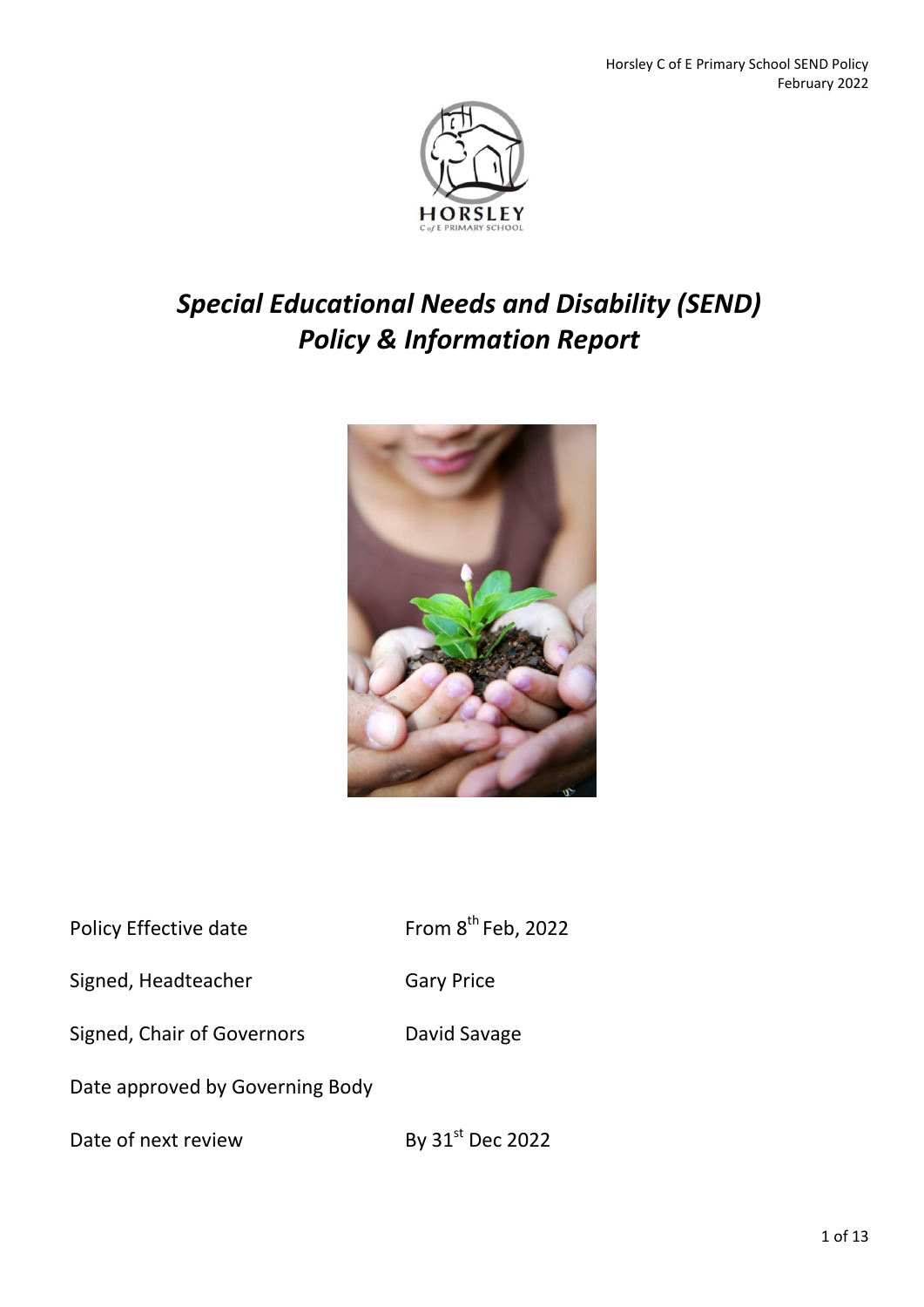## **Introduction**

This document is produced in line with guidance set down in the SEND Code of Practice: 0 -25 Years. (2014; rev. Jan 2015). See:<https://www.gov.uk/government/publications/send-code-of-practice-0-to-25>

#### **Philosophy of SEND at Horsley Primary School**

A child has special educational needs if he/she has a learning need that calls for special educational provision to be made for him/her. This applies to both more and less able pupils.

A child has a learning difficulty if he or she:

- has a significantly greater difficulty in learning than the majority of children of the same age;
- has a disability, which either prevents or hinders the child from making use of the educational facilities provided for children of the same age;

It is acknowledged that children who have English as a second language may have difficulty accessing the curriculum but not necessarily have a learning difficulty.

We believe that every child in our care has the right to a broad and balanced curriculum, including the National Curriculum, which is matched to the needs of the individual. This demands very thoughtful and careful planning. The school will adopt a graduated response that recognises that there is a continuum of special educational needs and brings increasing specialist expertise to help a child that is experiencing difficulties. Records of the steps taken to meet the needs of individual children will be kept.

We work within the guidance provided by the 'SEND Code of Practice, 0-25' (2014). Horsley Primary School is committed to supporting children with special educational needs.

Partnership between the school, parents, SEND child and external agencies is central to our thinking. We believe that there are tremendous benefits gained by a child knowing that parents and teachers are working together. Two-way communication is encouraged both formally and informally. Parents are welcomed into school to discuss their child with relevant staff. The development of a quality partnership between the school and external agencies is actively encouraged, giving children the best possible advantage.

## **Policy Objectives:**

The objectives of this document are to meet the individual needs of all SEND children in our care by:

- ensuring a broad, balanced, and relevant curriculum;
- ensuring that assessment is carried out as an integral part of teaching and learning, giving an up to date and accurate picture, enabling early identification of SEND;
- the development of a close partnership with parents, involving them at every stage, informing and supporting them throughout;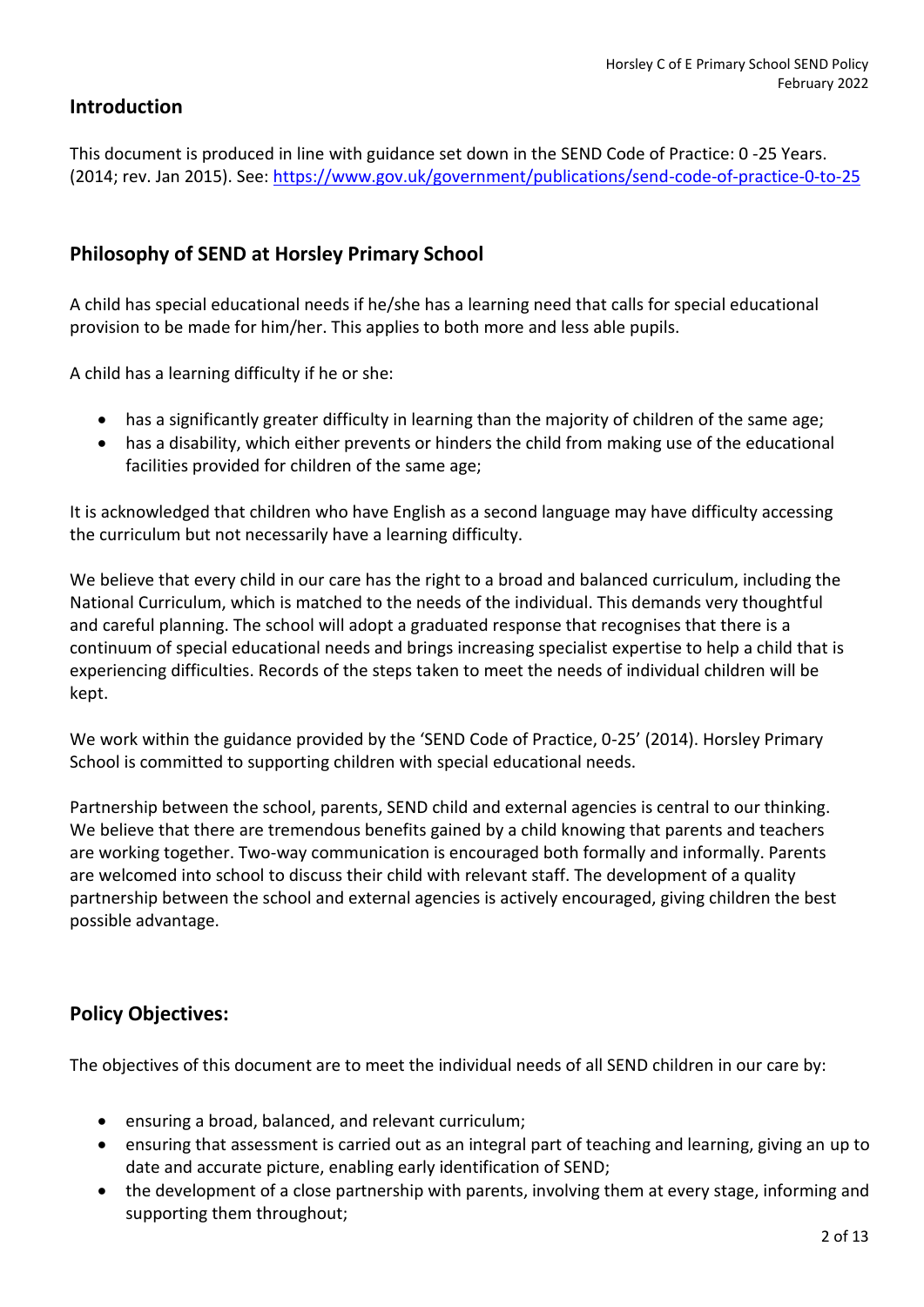- providing access and encouraging effective involvement of external agencies.
- providing an annual report, on information on matters pertaining to SEND at Horsley Primary, as defined in the Code of Practice (2014).

## **Identifying Special Educational Needs**

- Teachers or parents/carers may raise concerns about the educational needs of individual children. In the first instance, children's progress and attainment may be monitored and reviewed regularly.
- If is felt by parents/carers and or teachers that SEND support needs to be put in place, the needs of the child will be assessed by the teacher and, where relevant, the SENCO. External specialists or agencies (e.g. an Educational Psychologist (EP), Speech and Language Therapist, etc.) may be called upon to make assessments, offer advice and support.
- In consultation with the parent/carer, children that have been identified as having a special educational need will be given 'SEND Support' as defined in the 'Code of Practice: 0-25' (2014; rev. 2015). A **My Plan** will may then be put into place. These will be drawn up by the teacher, parent, child (and SENCO, where relevant).
- The **My Plan** will outline agreed provision and strategies to support the child's particular need. It will include SMART targets (i.e. targets that are specific, measurable, achievable, realistic and timed) which will be reviewed termly.
- Teachers may also use produced **Pupil Profiles** which feed into the **My Plan.** These present a snapshot of the child in question. They are created by the child (or with support from a member of staff) and identify what the chid enjoys, is good at, and finds challenging.

## **A Graduated Approach to SEND Support**

- Having 'assessed' the needs of children, an agreed 'plan' is put into place in the form of a **My Plan**. The class teacher is the key person managing the day-to-day SEND support for the child. Reviews are conducted regularly. The class teacher will up-keep records of provision and support. The provision given in response to the **My Plan** will be summarised in a class provision map.
- If one or more outside agencies are supporting the child, the SENDCO/ Head teacher may recommend completing regular meetings with all agencies involved - a Team Around the Child (TAC) or Team Around the Family (TAF). This may prompt the **My Plan** to be upgraded to **a My Plan+.** Additional external support, or advice, may also prompt the **My Plan** to be graduated to a **My Plan+.** Should the child's needs or circumstances change, the **My Plan+** can be 'downgraded' to a **My Plan.**
- If, having followed an agreed pathway of support, it is felt that a child has not made expected progress then a parent/carer, or teacher, may request an Education, Health and Care Plan (EHCP) needs assessment.
- An EHCP needs assessment is carried out by the local authority. From September 2014 EHCPs replace what was formerly known as the statuary statement. Like a statement, an EHCP stipulates provision that theschool needs to put into place to support the child (e.g. 1:1 Teacher Assistant support or provision by an outside agency).
- Provision for children with an EHCPis formally reviewed annually, normally with the support of a range of external agencies (e.g. the EP, etc.)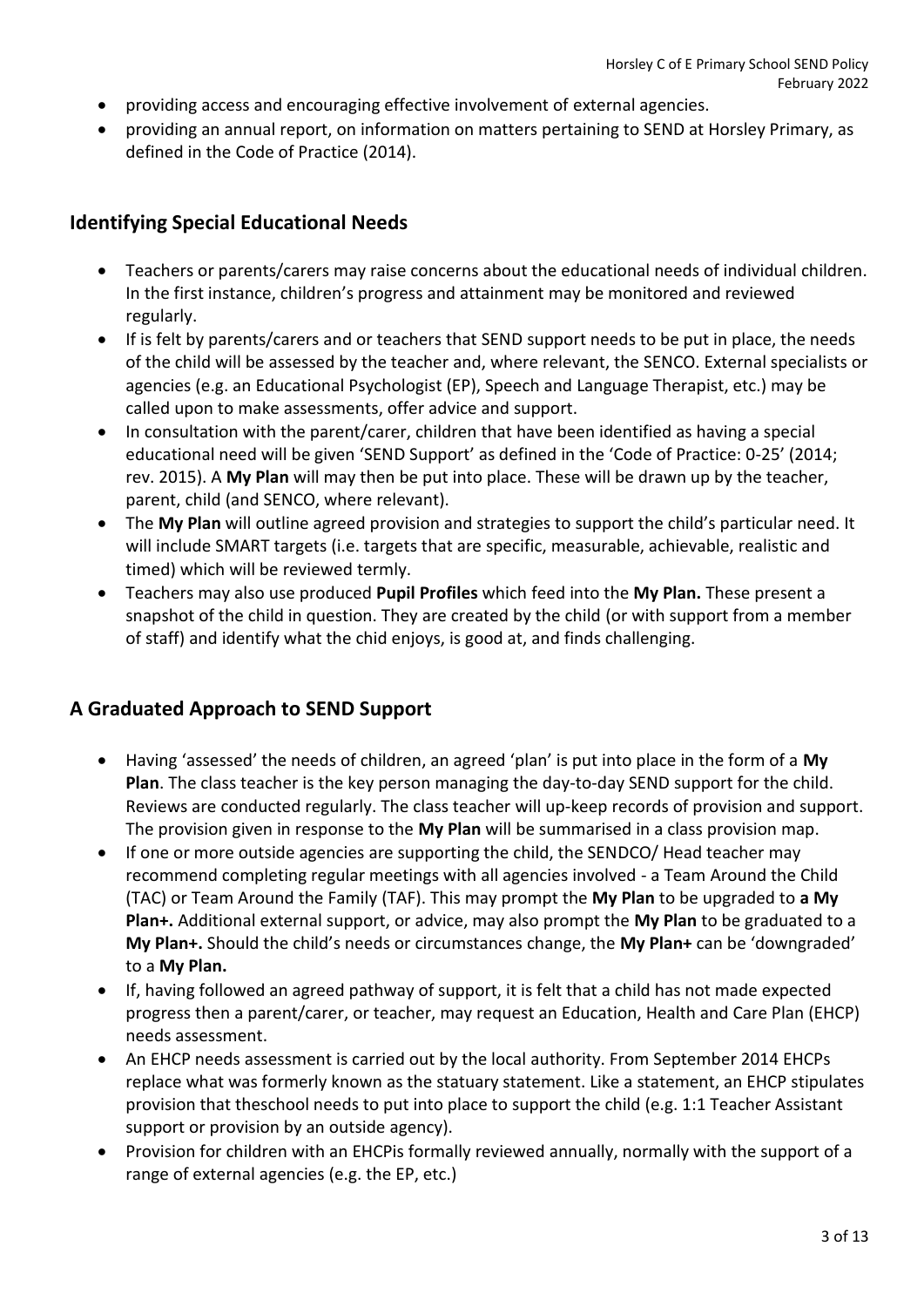- The authority has now combined the SEND pathway with its Early Help provision. As such, children may be allocated a **My Plan** or **My Plan+** based on other needs not related to SEND.
- Throughout the process, children are given the opportunity, wherever possible, to contribute to their plan, in line with 'Code of Practice: 0-25' (2014; rev. 2015.).
- LA guidelines on 'Identification and Assessment of Additional Need' is also used to support the process See:

[https://search3.openobjects.com/mediamanager/gloucs/glosfamilies/files/section\\_2](https://search3.openobjects.com/mediamanager/gloucs/glosfamilies/files/section_2-_identification_and_assessment_of_additional_needs.pdf) identification and assessment of additional needs.pdf

## **Criteria for Entering the SEND register**

- Children will enter the register if one or more SEND needs have been identified, and the need or needs require additional support or provision, i.e. support in addition to day-to-day quality first teaching (QFT).
- Support is agreed in consultation with parents or carers. Where possible the voice of the young person is taken in to account.
- A child can be added to the SEND register if their needs relate to one or more of the 4 areas of need as defined in the SEND Code of Practice (2014): communication and interaction (C&I); cognition and learning (C&L); social, emotional and mental health difficulties (SEMH); and sensory or physical needs.
- The school adopts a graduated approach, based on need. This is linked to Gloucestershire Local Authority Graduated Pathway. https://www.glosfamiliesdirectory.org.uk/kb5/gloucs/glosfamilies/family.page?familychannel=3 [2\\_4](https://www.glosfamiliesdirectory.org.uk/kb5/gloucs/glosfamilies/family.page?familychannel=3_2_4)
- Slow progress or low pupil attainment does not, on its own, constitute entry to the register, although may be an indicator of learning difficulties and/or disabilities which may necessitate SEND support.
- When assessing children whose preferred language is not English, a cautious approach is adopted. Whilst additional learning support or provision may be required, only a genuine SEND need will warrant SEND support.
- In line with the SEND Code of Practice, where possible, early intervention is preferred.
- Children will only enter the register with agreement with parents or carers. In the order for the school to best respond to the child's needs, parents and carers are urged to engage with the school's SEND pathway.
- It may be deemed appropriate by parents or external agencies to formulate a My Plan for matters non-SEND related, e.g. for creating a plan when 'Early Help' intervention is taking place to support a family or child. However, in these instances the child in question will not be added to the SEND register as the need and provision does not relate to SEND.

## **Criteria for Exiting the SEND Register**

 As part of the regular monitoring and review of SEND provision for children on the SEND register, it may be deemed appropriate for a child to exit the register. This is should be carried out in consultation with the parent/carer.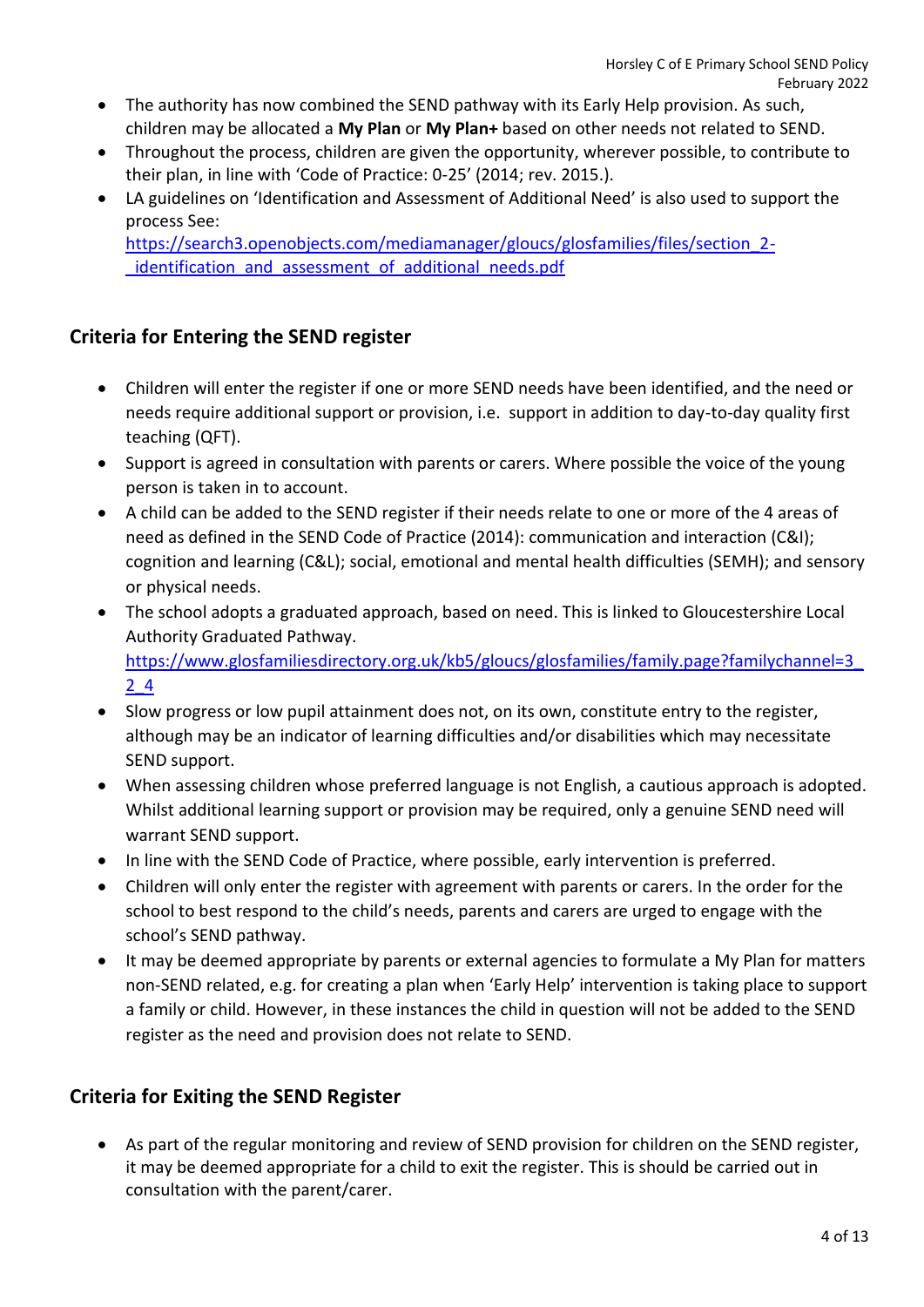- Children will exit the register if their needs can be met through quality first teaching (QFT) and additional SEND support is no longer needed.
- Children may be re-admitted to the register if educational needs change.

## **Monitoring and Evaluating provision for pupils with SEND**

- **My Plans**/**My Plan+** are formally monitored by the SENCO. Support for staff is given, as appropriate.
- The SEND register is formally reviewed at least twice a year. However, SEND support may be actioned/changed for any pupil throughout the academic year, if parents/carers, pupils or staff may identify a specific learning need which necessitates immediate support.
- All interventions are regularly monitored and reviewed to identify impact of measures on pupil progress. Subject leaders monitor pupils progress for pupils with SEND.
- Interventions are reviewed regularly by the class teacher (usually termly) to assess the impact.
- The SENCO is subjected to the school procedures and processes for performance management. See Performance Management Policy.
- Each year the SENCO produces an action plan and is linked to the School Action Plan (AP). It is reviewed termly by the SENCO and the SLT.
- The SENCO also produces an annual report on SEND provision and progress to governors, normally in term 2. This is made available to parents and external agencies via the school website.

#### **Transition Arrangements**

- For pupils with SEND, the transition from an Early Years settings to Horsley Primary may necessitate additional support. In such instances, the school SENCO liaises with the SENCO from the Early Years provider.
- Where relevant, it may be necessary to hold one or more Team around the Child (TAC) meetings to ensure the school is in the best place to respond to the child's needs. This may involve working with external agencies (Gloucestershire Educational Psychology Service, Advisory Teachers, etc.). For pupils arriving with SEND an appropriate plan of action would be put in place.
- In some cases, it may be deemed that Horsley Primary may not be able to meet the needs of the child. In such cases, the school works with relevant outside agencies to assess needs and respond accordingly. Admissions are considered in line with the school's Admissions Policy.
- Pupils with SEND transferring to Horsley from another setting, as part of an in-year admission, may need additional transition support. The SENCO at Horsley liaises with the school at which the child is currently attending. An assessment of needs is made so the school can best respond to the needs of the child. It may be necessary to delay registration at Horsley to ensure the school is able to have support in place for when the new pupil arrives. In-year admissions are conducted in line with the School's Admissions policy.
- All pupils receive support transitioning from primary to secondary schools (e.g. meeting Y7 Year Leaders, engaging in transition days in their new setting, etc.).
- For some pupils receiving SEND support, however, it may be necessary to provide an enhanced programme of transition support. This is undertaken based on the needs of the individual. It may include, for example, additional visits to the setting, additional meetings with the SENCO of the selected secondary schools and agencies involved with the child, etc. Enhanced transition support starts at an agreed point relevant to the needs of the child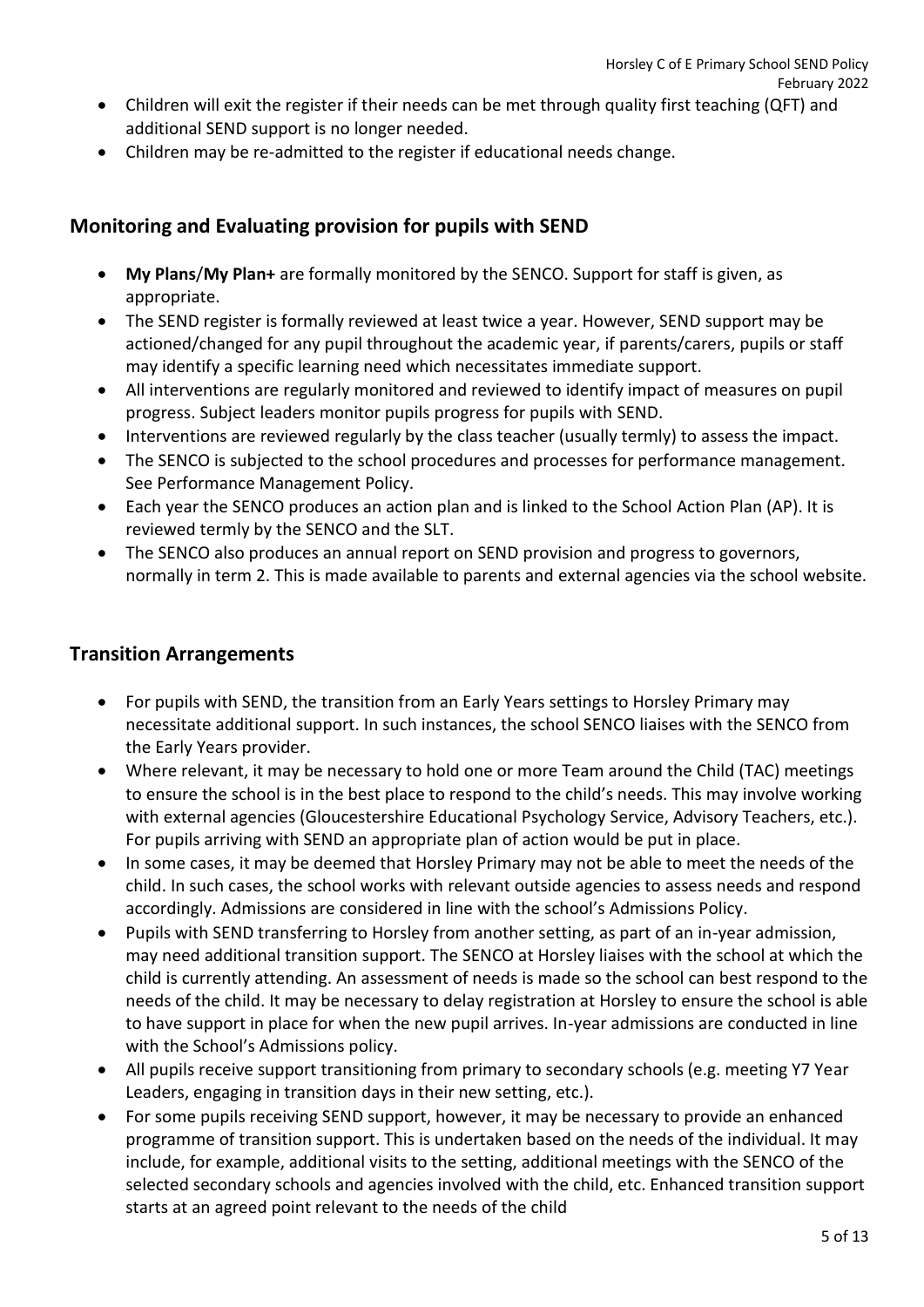## **The Curriculum and Inclusion for Pupils with SEND**

- Horsley Primary School uses the National Curriculum. Further information about the Horsley curriculum is available on the school website: <http://www.horsley.gloucs.sch.uk/>
- Whilst most pupils' needs will be met through delivering the National Curriculum, for some pupils with SEND, there may be a need to make adjustments to the curriculum offer. The curriculum will be differentiated according to need. This may pertain to one or more subjects of the national curriculum. Where relevant, this may be included in My Plan and/or the child's EHCP.

#### **Social, Emotional and Mental Health (SEMH) for Pupils with SEND**

- The emotional well-being of all pupils is a key priority for teachers at Horsley. For most pupils, the school's Personal, Social and Emotional Educational Curriculum (PSHE) will respond to learners' needs. Additional support may be necessary for some pupils with or without SEND.
- This can involve a range of approaches, including regular 'check-ins' with the class teacher, 1:1 sessions with an Emotional Literacy Support Assistant ELSA), or other SEMH intervention.
- For some pupils experiencing difficulties, such as bereavement, family separation, etc. this may necessitate the support of outside agencies (e.g. Early Help, Banardos, counselling, etc.).
- The Gloucestershire graduated pathway (including the formulation of a My Plan or My Plan+) may be an appropriate pathway for implementing support and monitoring and assessing impact for pupils with SEMH needs.
- Staff receive ongoing training to help them best respond to the emotional needs of pupils.

#### **Adaptations to the Environment & Accessibility**

- Pupils with SEND may need to have the environment adapted to respond to their SEND needs. Where relevant, 'reasonable adjustments' are made with available resources. This might include, for example, use of spaces for 'time out' to respond to sensory or anxiety needs; or additional adult support to access parts of the building or playground; or support with traversing the environment during transitions etc. All adjustments are made on a needs basis, in consultation with parents or carers and relevant external professionals.
- An individual risk assessment may be necessary for some pupils. This is created in collaboration with parents or carers.
- The building, however, will impose some limitations as to how they physical environment can or cannot be adapted. The governors regularly review access arrangements as part of the school's accessibility plan. This is available on the school website: [http://www.horsley.gloucs.sch.uk/uploads/2/5/5/3/25539103/accessibility\\_plan\\_october\\_2021.p](http://www.horsley.gloucs.sch.uk/uploads/2/5/5/3/25539103/accessibility_plan_october_2021.pdf) [df](http://www.horsley.gloucs.sch.uk/uploads/2/5/5/3/25539103/accessibility_plan_october_2021.pdf)
- The school cannot currently accommodate wheel chairs. There is currently restricted access for children with some physical disabilities (due to stairs/steps across the school). The School's most current Accessibility Audit and Accessibility Plan is available on the school website:<http://www.horsley.gloucs.sch.uk/policies.html>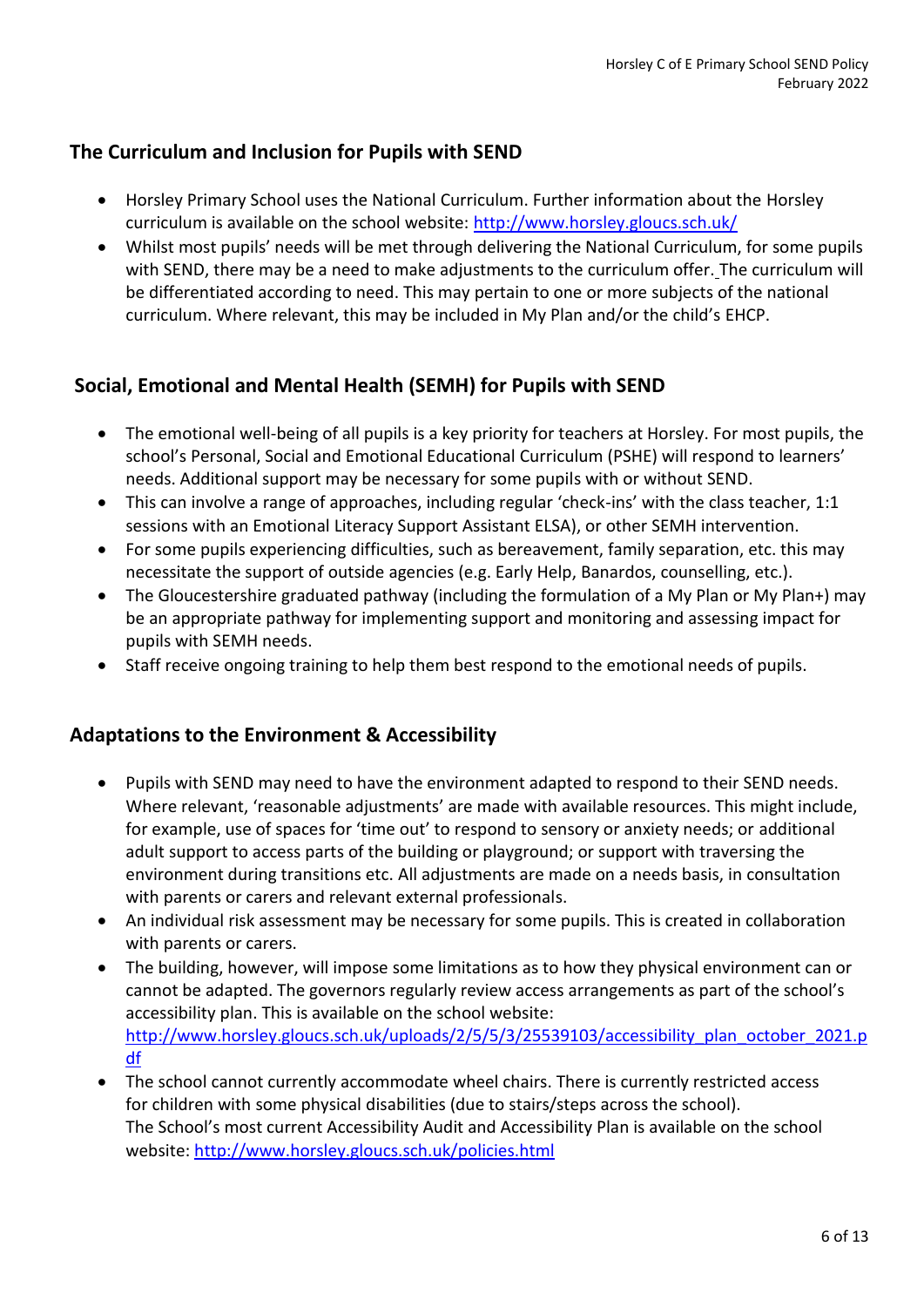#### **Responding to Medical Needs**

- The SENCO works with the school office to gather information about children with specific medical needs. This is completed at the beginning of the academic year and reviewed on a needs basis. Where relevant, care plans are drawn up with the school nurse and the support of parents.
- Relevant medical details, including dietary and allergy information, is displayed in the school staffroom and in the school kitchen.
- When organising school trips, teachers undertake risk assessments for all pupils; this may involve a named-child assessment for children with specific medical conditions. Risk assessments are authorised by the Head teacher or delegated member of staff.

#### **Training and Resources**

- All teaching staff receive regular training on SEND. This may be provided by external by agencies or may be conducted in-house.
- The SENCO regularly attends SENCO network events and specialist SEND training. In consultation with Head teacher and staff the SENCO will purchase specialist materials and equipment that are needed to deliver programmes to children with Special Needs.

## **Links with External Agencies**

- The school may draw upon a range of outside agencies and specialists to support children with SEND. These include:
	- 1) Regular contact with a bought-in EP who is available for informal and formal assessments and reviews.
	- 2) Regular contact with the School Health Service, through visits by the school doctor, school nurse and speech therapists.
	- 3) An Educational Welfare officer.
	- 4) Social services can be contacted at any time and a representative from the school is sent to Case Conferences and other relevant meetings.
	- 5) The Advisory Support Teacher Service.
	- 6) Other external specialists.

## **Local Offer**

- In line with the SEND Code of Practice: 0-25, the Local Authority produces information online to signpost and support families for pupils with SEND. The LA 'Local Offer' is: <https://www.glosfamiliesdirectory.org.uk/kb5/gloucs/glosfamilies/family.page?familychannel=2>
- Information about the school's response to the Local Offer is included as part of this document and the school website.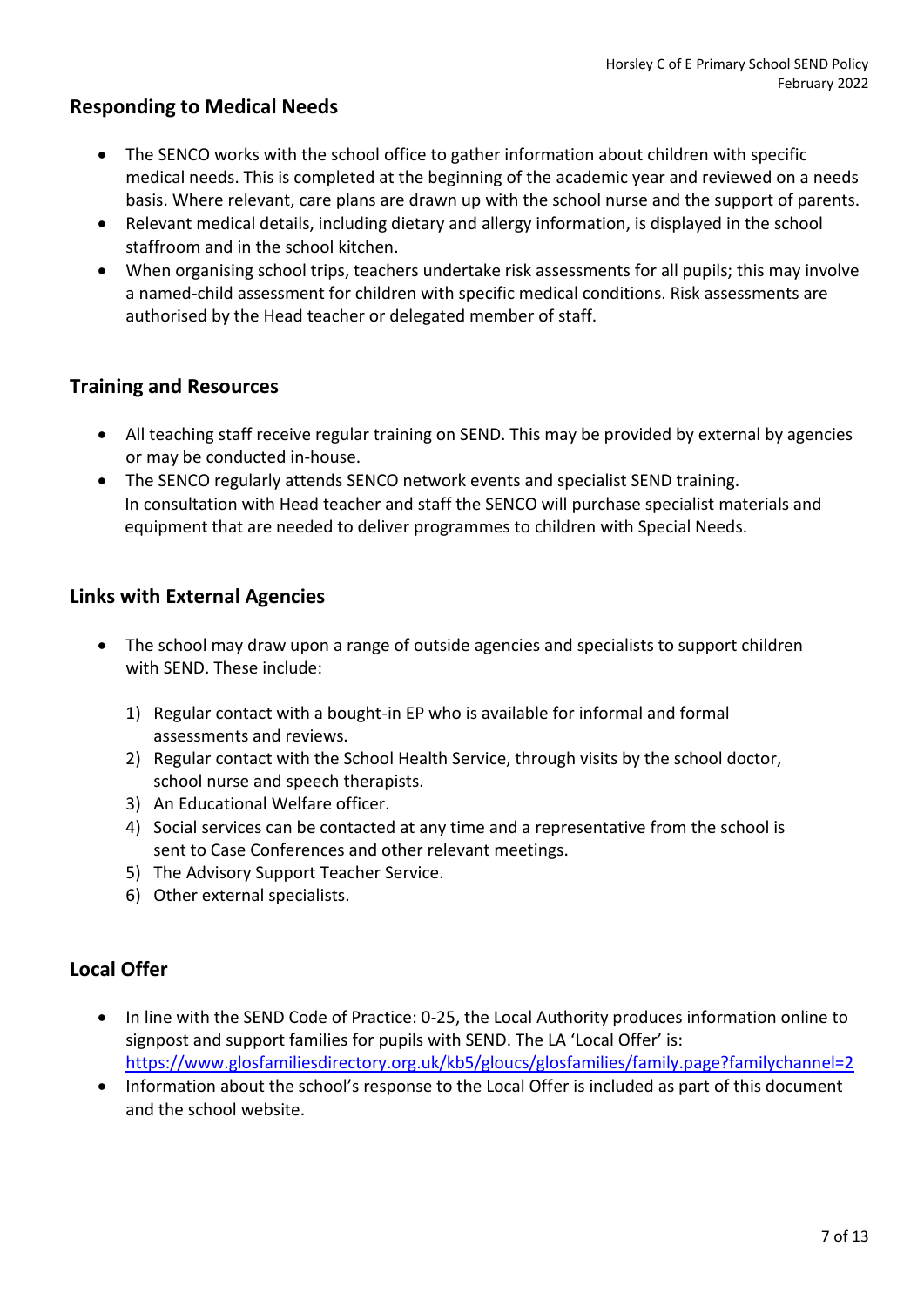## **Roles and Responsibilities**

#### *The Role of the SENCO:*

- Monitor the implementation of the special educational needs policy and ensure it is successfully being put into practice.
- Monitor provision for children with special educational needs across the school, including holding staff to account.
- Provide ongoing support and advice on matters relating to SEND for all teaching and support staff.
- Communicate regularly with the parents of children on the Special Needs Register.
- Liaise with pre schools and secondary schools to ensure there is continuity of provision for children with SEND on transfer, and other primary schools when children move in or out of the area.
- Work with the SEND Governor on policy and practice.
- Maintain records of staff SEND experience, knowledge and training.
- Co-ordinate SEND-related training/CPD for all staff, as necessary.
- Write an annual report for parents and governors on SEND developments and their impact on pupil progress.
- Undertake annual reviews of children with EHCPs
- Ensure that the purchase and allocation of all resource is made appropriately and reviewed regularly.

## *The Role of the Special Education Needs Governor:*

- The SEND Governor acts as a direct point of contact between the staff and Governing Body, holding the SENCO and senior leaders to account.
- The SEND Governor will be involved in the development of the SEND policy.
- To monitor and support the work and impact of the SENCO.
- To report back to the Full Governing Body (FGB) on SEND developments.

## *The Class Teacher's Role*

- To work with the TA to respond to the SEND needs of learners within his/her class.
- To draw up and manage My Plans (incl. My Plan+), ensuring targets are SMART (i.e. specific, measurable, achievable, realistic and timely)
- To keep detailed SEND records for all children.
- To inform the SENCO of initial concerns about a child's learning or behaviour and keep a record on a Concern sheet.
- To convene SEND review meetings with parents in line with the SEND policy.
- To undertake relevant professional development, as required.

## *The Role of the Teaching Assistant.*

To work under the supervision of the class teacher and/or SENCO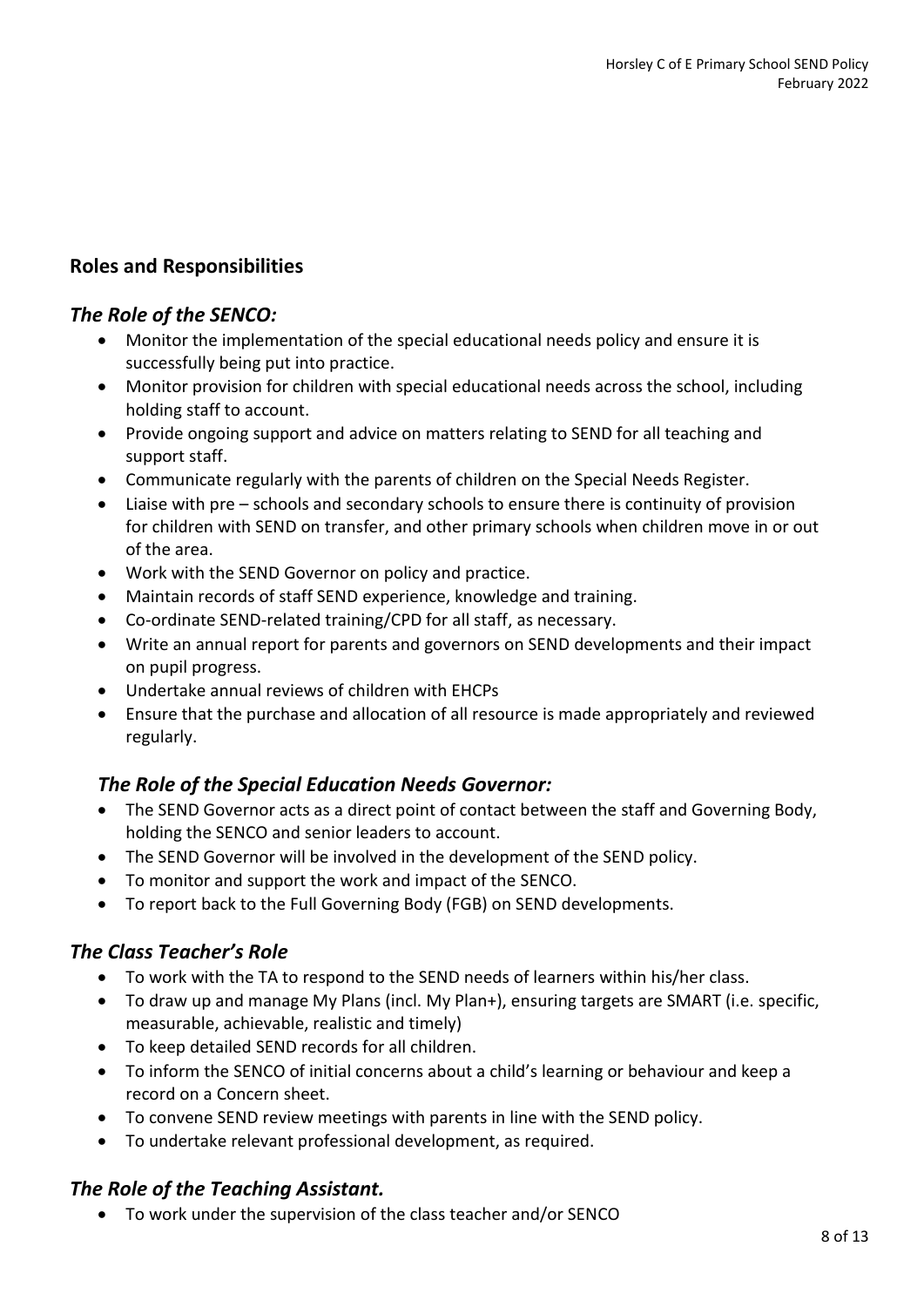- To support children with SEND within the classroom, as directed by the class teacher or SENCO.
- To work with children with SEND individually or in small groups, using programmes under the guidance of the class teacher of SENCO.
- To support the class teacher with management of SEND My plans and relevant paperwork.
- To plan, teach and follow designated interventions to support learners with SEND or other learners, where a specific learning need has been identified.
- To undertake relevant professional development, as required.

## *The Role of the Parent/Carer*

- To offer support and guidance on their child's SEND.
- To work in harmony with the school in supporting their child's SEND and to follow agreed ways or working.
- To update the school regularly with information relevant to their child's needs. This may include, for example, needs related to SEND, Looked-After Child (LAC) status, or medical need.

## **Dealing with Concerns &Complaints**

- In the event of a concern about a child's SEND provision, the child's parent or carer should initially contact the class teacher or, if necessary, the Head teacher/SENCO.
- To make a formal complaint, information about the school complaints procedure can be found in the Complaints Policy; this is available online, via the school website. See below: [http://www.horsley.gloucs.sch.uk/uploads/2/5/5/3/25539103/complaints\\_policy\\_2021.pdf](http://www.horsley.gloucs.sch.uk/uploads/2/5/5/3/25539103/complaints_policy_2021.pdf)

## **Child Protection Procedures**

- This school takes seriously its responsibility to protect and safeguard the welfare of the children and young people in its care. "The welfare of the child is paramount." Children Act 1989.
- All action is taken in line with the following legislation / guidance below. See the Safeguarding policy for further information and guidance.

*South West Child Protection Procedures (SWCPP), [www.swcpp.org.uk](http://www.swcpp.org.uk/) Section 175 Children Act, 2002 Working Together to Safeguard Children (2018) What to do if you're worried a child is being abused (2006) Keeping Children Safe in Education (Sept, 2021)*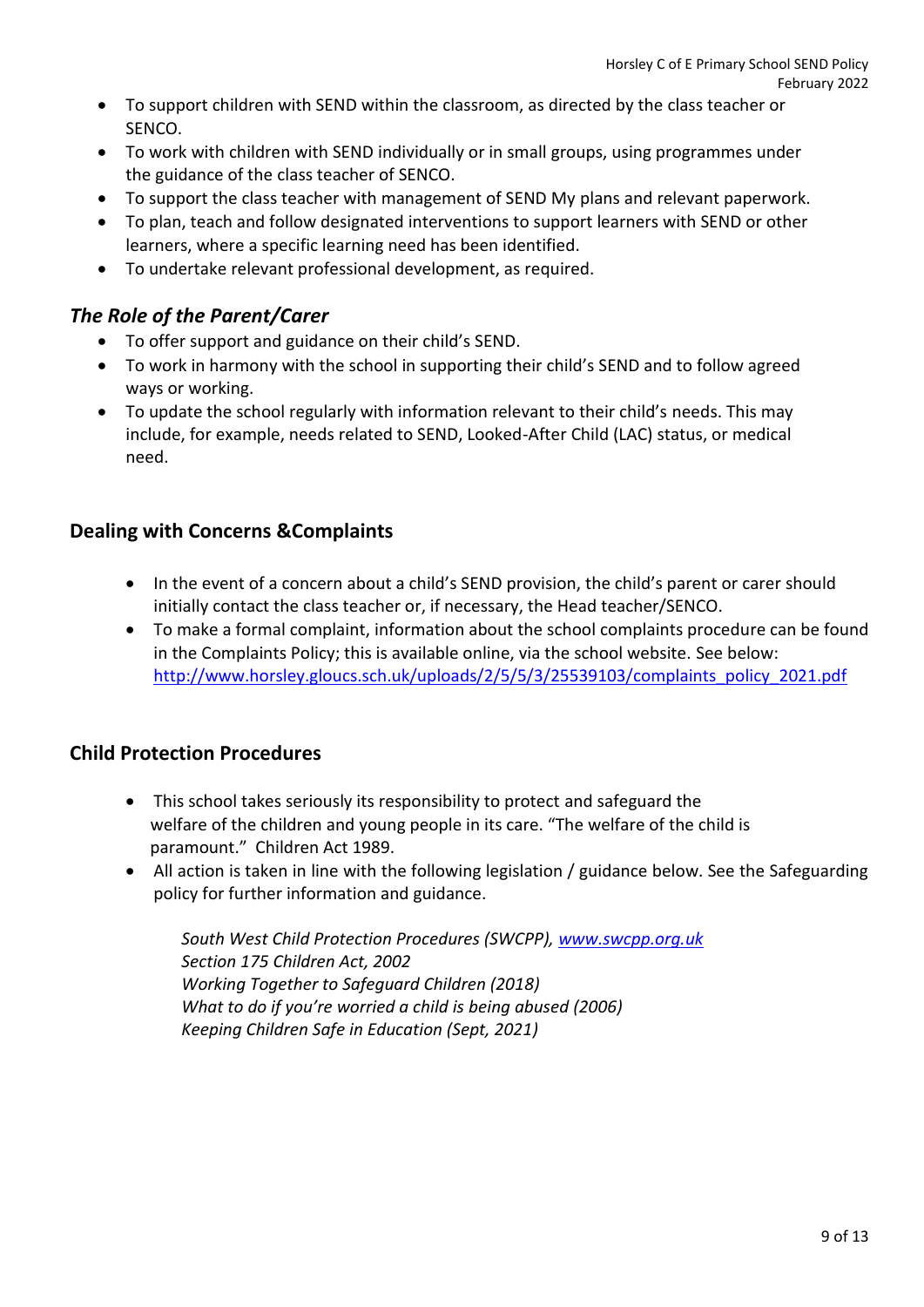# **Review of provision and outcomes in 2020/2021**

*This section serves to update parents and governors on SEND provision and outcomes for pupils with SEND for the academic year 2020/21.* 

#### **SEND Profile, 2020/21**

 In September 2021 there were 15/93 pupils on the SEND register (16%). This included two pupils who were waiting for EHCPs to be issued by Gloucestershire County Council.

*Figure 1: Pupils with SEND at Horsley and the Graduated Pathway, Sept 2021.*

| Pathway     | No.                                                            |
|-------------|----------------------------------------------------------------|
| <b>SEND</b> | 15                                                             |
| My Plan     | 9                                                              |
| $My$ Plan + |                                                                |
| EHCP        | С                                                              |
| .           | $\sim$<br>$\cdots$<br>-----<br>the contract of the contract of |

 *Note: data does not reflect any current applications for EHCPs*

## **Monitoring Provision for Pupils with SEND, 2020/21**

- In 2020/21 The SENCO/HT monitored the provision of My Plan's and supporting documentation in line with the School Monitoring & Assessment Calendar. This involved 'drop-ins', observations, informal book scrutiny and planning monitoring. Formal monitoring was, however, disrupted by COVIID.
- SEND provision was also monitored by the Curriculum and Standards committee of the governing body, who met 6 times a year.
- SEND Governor monitoring occurred on three occasion during the 2020/21 academic year. In November 2020 the SEND governor and headteacher reviewed overall SEND provision and the impact of COVID on provision and outcomes. In May 2021 a more detailed review of My Plans took place with improvement suggestions agreed. In July 2021 the governor observed the implementation of some interventions and support, and his observations were discussed with the headteacher.

#### **Overall Quality of Provision for Pupils with SEND, 2020/21**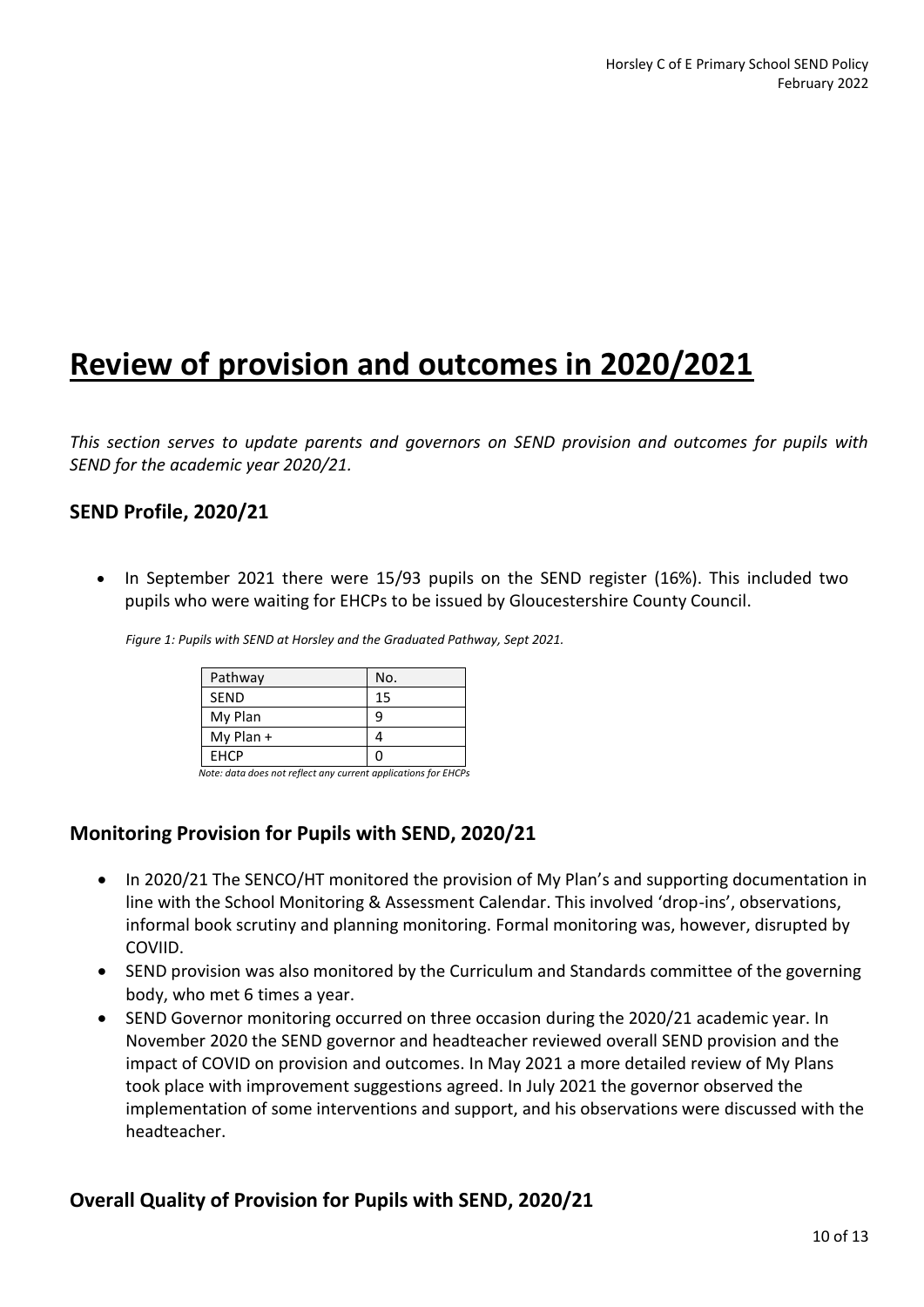• In the summer term of the academic year 2020/21, the school's evaluation of teaching and learning was deemed "good"; however, this was in the context of the pandemic which impacted on teaching and learning across the school.

#### **Achievement of Pupils with SEND, 2020/21**

- All pupils at Horsley normally complete termly assessments in reading, writing and maths (3 times a year). Formal assessments in PIRA (reading) and PUMA (maths) are conducted 3 times a year and produce standardised scores. Teacher assessments and tracking systems are also used to inform judgements about pupil achievement. However, due to the pandemic, not all formal assessments took place. Assessments conducted revealed that there was significant impact of the pandemic on children with and without SEND. This was most noticeable in KS1.
- A summary of the data relating to pupils with SEND is therefore not included in this report. It is anticipated that this will be available for next academic year 2021/22.
- Pupils in Y2/6 also normally undertake statutory assessment. Pupils in Y1 also normally take the national phonics screening assessment. Due to the pandemic, statutory assessments however did not take place.
- Pupils in Y1/2 did undertake internal phonics assessments, including pupils with SEND. This revealed evidence of gaps in children's learning for pupils with and without SEND.

#### **Staffing for SEND, 2020/21**

- The Headteacher continues to work as the school SENCO (o.2 FTE). In 2020/21 there were 4 TAs (2 in KS1 and 2 respectively). All continue to support a range of pupils with diverse learning needs.
- In 2020/21 TAs were deployed to respond to SEND pupil and whole-class needs on a flexible basis: supporting with targeted individual intervention or group work, or teaching a year group as part of mixed year cohort. During Lockdown, TAs worked to support class teachers and pupils with SEND, including supporting with online teaching.

#### **Interventions, 2020/21**

 During 2020/21 the school continued to develop its suite of interventions for responding to the needs of pupils with SEND. During the pandemic there was an increased need to respond to the emotional needs of pupils through the ELSA intervention. Horsley Primary School currently has staff trained in the following interventions:

| <b>Name of Intervention</b>             | <b>Purpose of Intervention</b>                                                                                                 | <b>Duration</b>                                                 |
|-----------------------------------------|--------------------------------------------------------------------------------------------------------------------------------|-----------------------------------------------------------------|
| Emotional<br>Literacy<br>Support (ELSA) | Bespoke 1:1 support for children with a<br>range of emotional needs (e.g. friendship<br>issues, low self-esteem, etc.). (YR-6) | Flexible, according to the<br>need of child                     |
| Catch-up Numeracy                       | 1:1 KS2 maths intervention designed to<br>'plug the gap' in key mathematical concepts<br>$(Y3-5)$                              | Minimum of 20x 20min<br>sessions<br>over<br>an<br>academic year |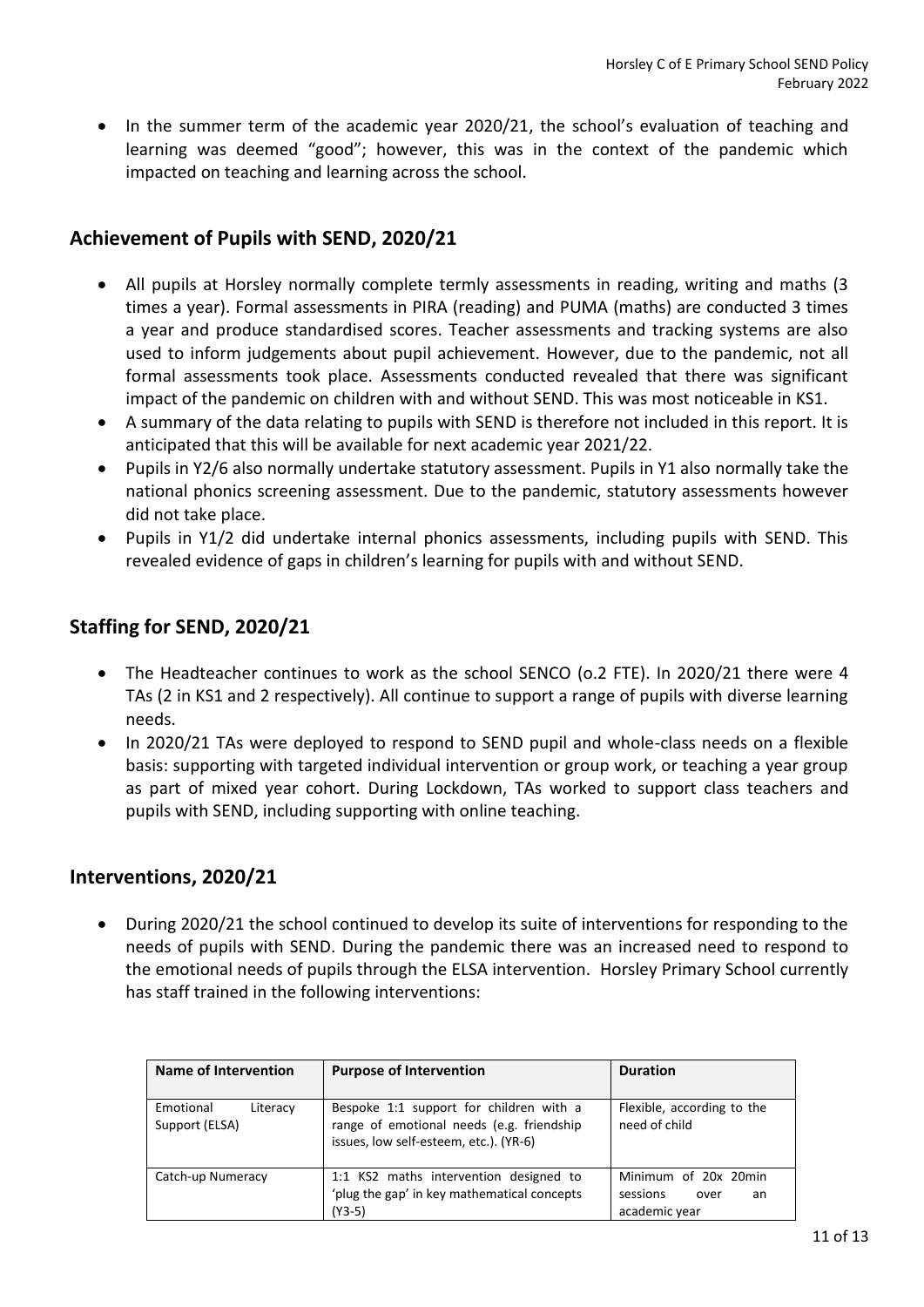| Daily Reader                    | 1:1 reading with designated adult (Y1-Y6)                                                                    | Flexible, according to the<br>need of child, typically 5<br>mins daily/3 times a week                                     |
|---------------------------------|--------------------------------------------------------------------------------------------------------------|---------------------------------------------------------------------------------------------------------------------------|
| <b>Precision Reading</b>        | 1:1 or Group Reading (Y1-6)                                                                                  | c. 10 mins, typically 3-5<br>times per week.                                                                              |
| <b>Precision Teaching</b>       | Targeted spelling (e.g. key words, common<br>misconception vocabulary, etc.) (Y1-Y6)                         | c. 10 mins, typically 5<br>times per week. Spellings<br>reviewed weekly or when<br>spellings internalised                 |
| Pre-teaching<br>(maths/writing) | Group or individual support to target a<br>learning gap prior to the age related (Y1-Y6)                     | As required, typically 20<br>min session weekly/twice<br>weekly as required                                               |
| <b>NESSY</b>                    | Online programme for developing spelling<br>and phonetic awareness (from Y3-Y6). Can<br>be accessed at home. | Self-directed study; pupils<br>work<br>at<br>own<br>pace,<br>typically 15 min session, 3<br>or more sessions per<br>week. |
| Toe by Toe                      | 1:1 Phonics intervention (Y2-6)                                                                              | 10 minutes daily until<br>programme completed                                                                             |
| <b>Dancing Bears</b>            | Phonics and spelling intervention (Y2-6)                                                                     | As required. Pupils work<br>through the booklet with<br>an adult                                                          |

 During the pandemic, the focus on interventions shifted to responding to pupils' well-being. There was an increase of need for ELSA provision. Pupils with SEND were offered addition al consultations with teaching staff and/or TAs to 'touch base'. 80% pupils with SEND were offered the opportunity for ELSA support. 1:1 based interventions requiring adult support (e.g. precision teaching, daily readers, etc.)

## **CPD related to SEND, 2020/21**

- Continuing Professional Development (CPFD) in SEND has continued to be high profile at Horsley Primary School. Training needs have focused on ongoing training related to Quality First Teaching (QFT), ensuring that practitioners are skilled and confident to respond to a diverse range of learners' needs. SEND has continued to be high profile in weekly staff training and meetings.
- In 2020/21 the SENCO completed year 1 of a MEd in Special Educational Needs (autism). This was self-funded.
- All CPD is formally evaluated. Following training, staff complete evaluation forms, outlining the impact of the CPD and how it will inform their practice.

#### **Engagement with Stakeholders, 2020/21**

 Class teachers have continued to manage My Plans, meeting parents/carers three times a year to review agreed targets and actions. Whilst such meetings have typically conducted with the class teacher (via Zoom or by phone), the SENCO has been present to support at a number of staff and parents.